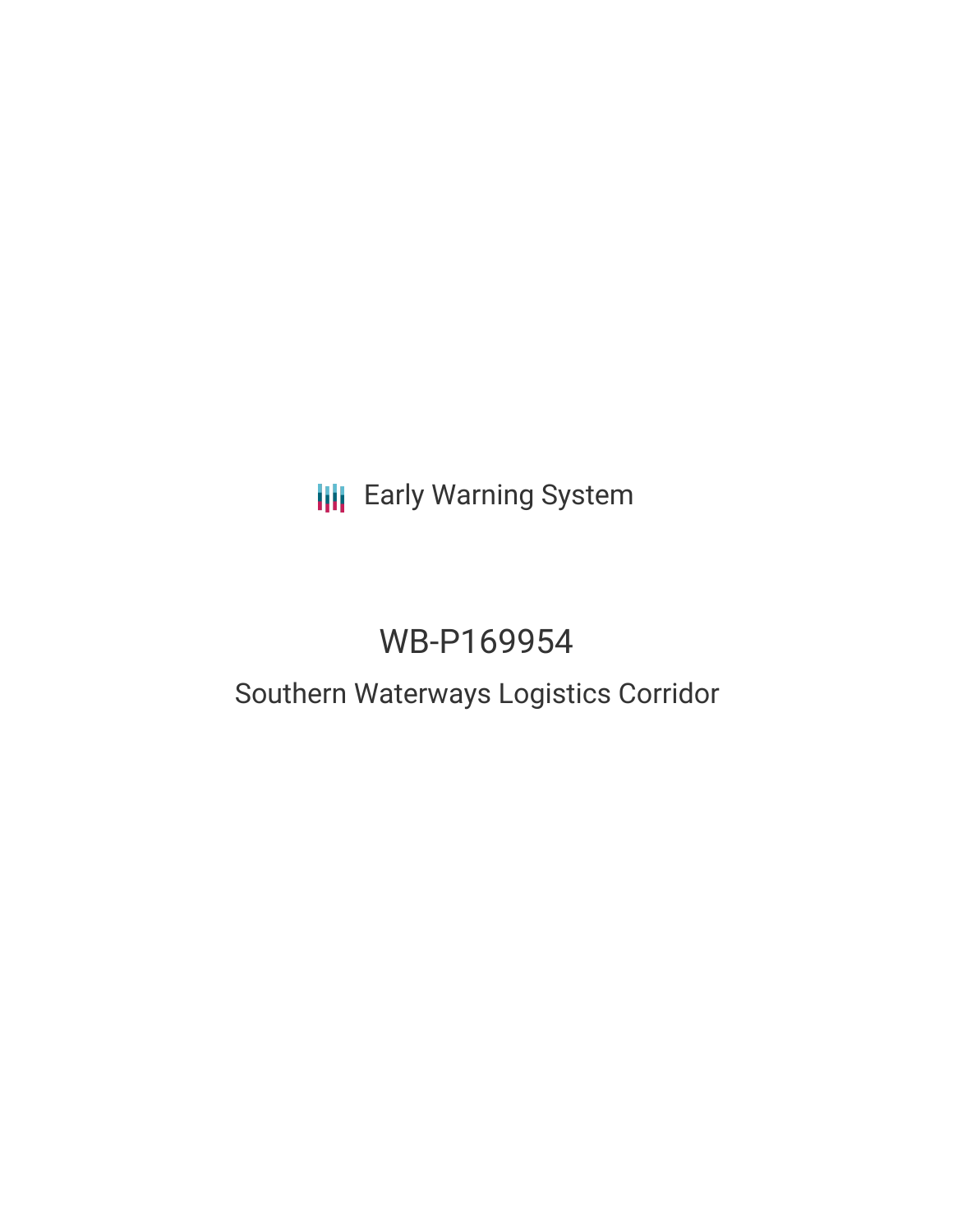

#### **Quick Facts**

| <b>Countries</b>               | Vietnam                       |
|--------------------------------|-------------------------------|
| <b>Financial Institutions</b>  | World Bank (WB)               |
| <b>Status</b>                  | Proposed                      |
| <b>Bank Risk Rating</b>        | U                             |
| <b>Borrower</b>                | Socialist Republic of Vietnam |
| <b>Sectors</b>                 | Water and Sanitation          |
| <b>Investment Type(s)</b>      | Loan                          |
| <b>Investment Amount (USD)</b> | \$300.00 million              |
| <b>Loan Amount (USD)</b>       | \$300.00 million              |
| <b>Project Cost (USD)</b>      | \$331.00 million              |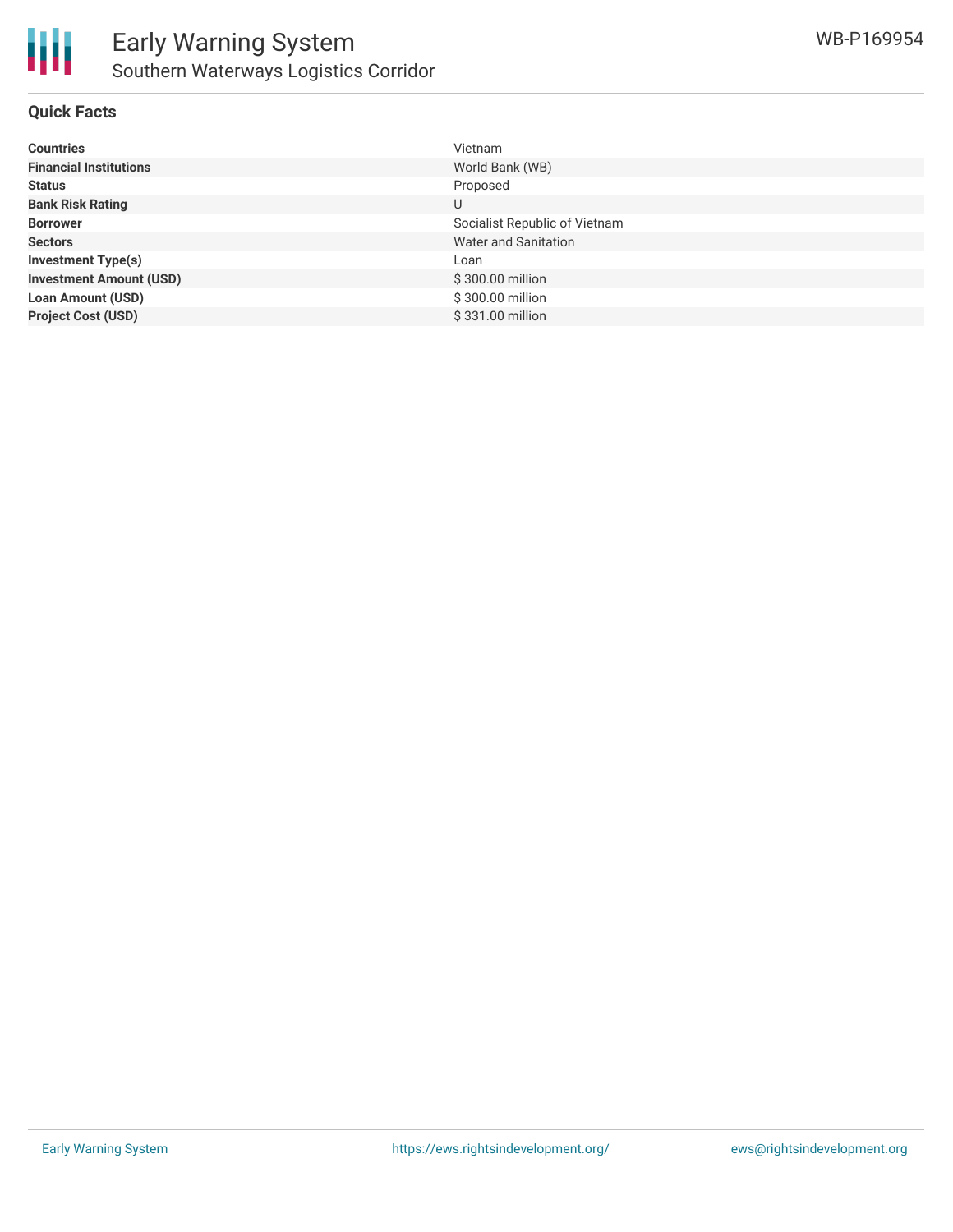



#### **Project Description**

According to bank documents, the project aims to improve the efficiency and safety of two key inland waterways in Southern Vietnam.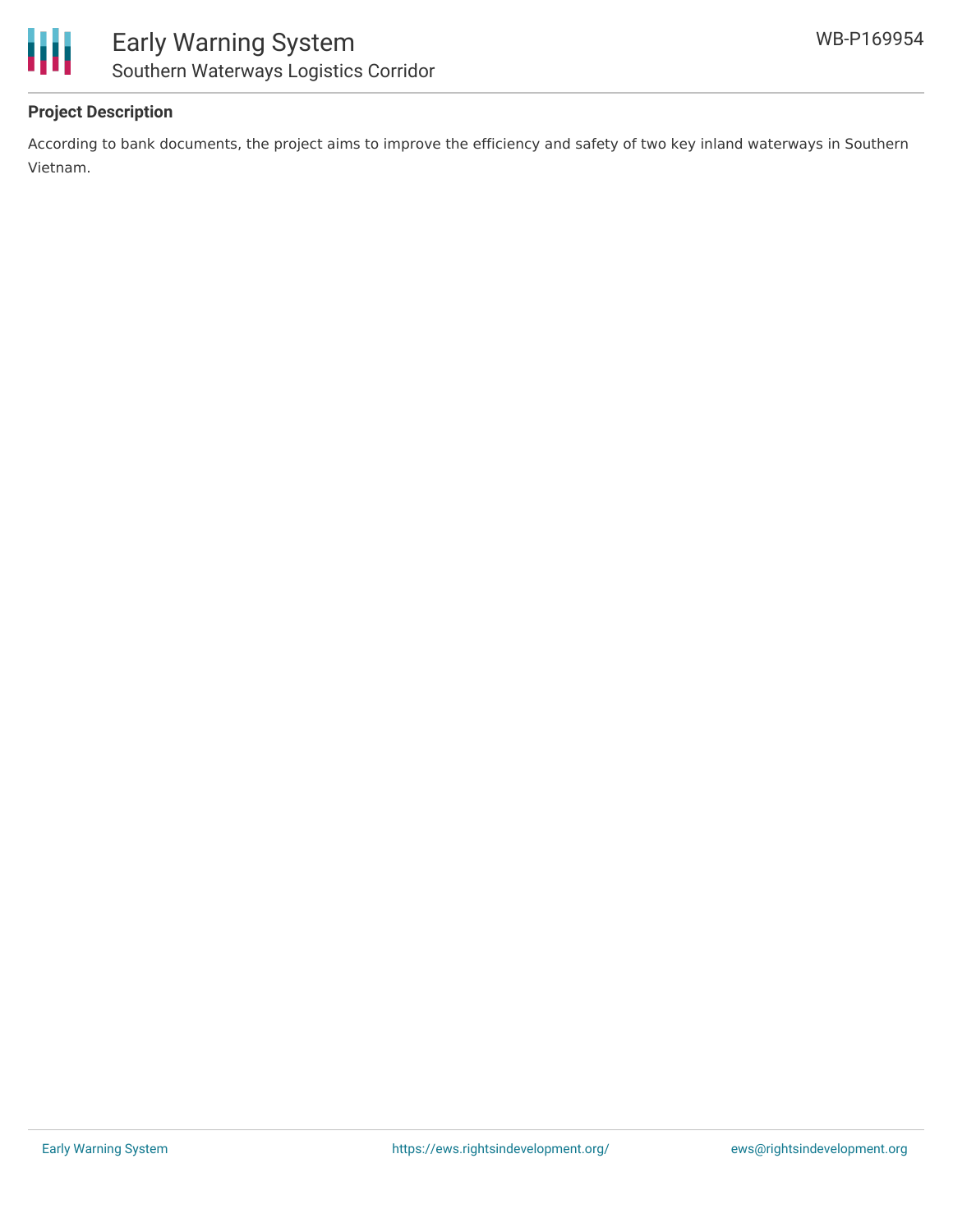

#### **Investment Description**

World Bank (WB)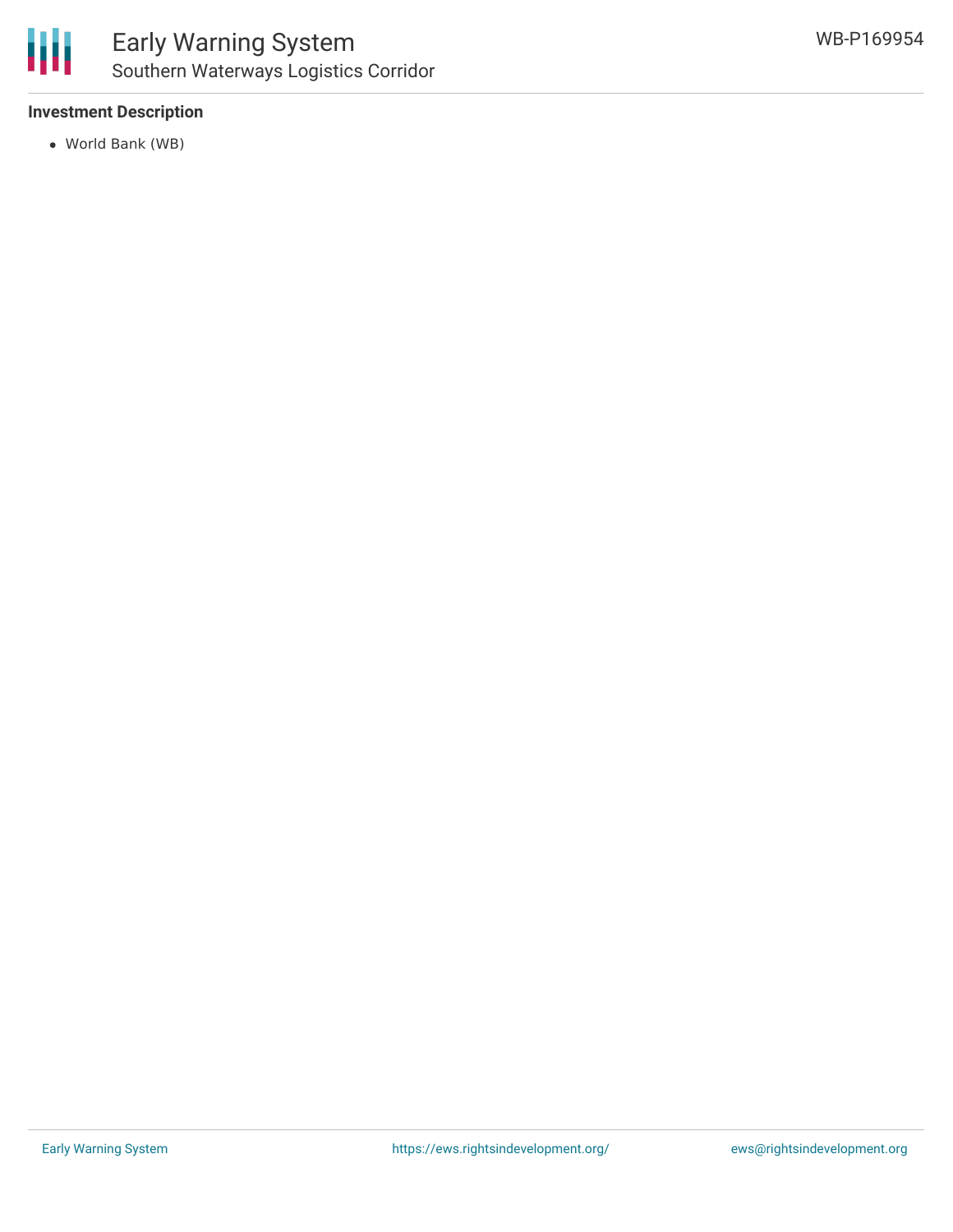

#### **Contact Information**

Borrower/Client: Socialist Republic of Vietnam Thuy Tran Thi Thanh, Deputy Director General Department of Planning and Investment Email Address: [tthuy@mt.gov.vn](mailto:tthuy@mt.gov.vn)

Implementing Agency: Ministry of Transport Thang Le Huy, General Director Email Address: [lhthang\\_da@yahoo.com](mailto:lhthang_da@yahoo.com)

Thanh Hung Duong Deputy General Director Email Address:pmuwhanoi@gmail.com